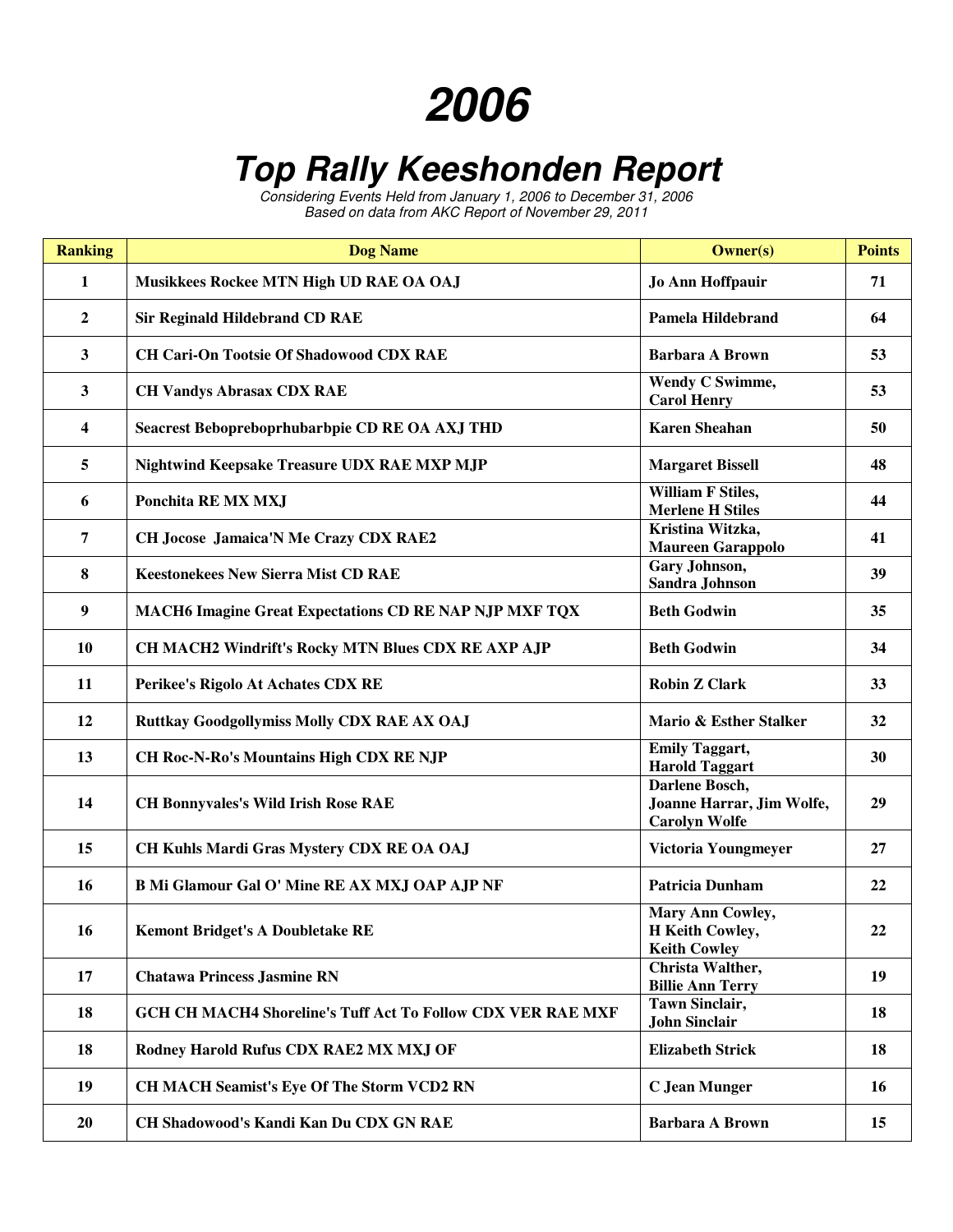| 20 | CH Shoreline's Up Up And Away CD RE MX MXJ NF    | Barbara Lombard,<br><b>Tawn Sinclair</b>      | 15        |
|----|--------------------------------------------------|-----------------------------------------------|-----------|
| 20 | Ryndam Sylvan Blue Skies RA OA NAP AXJ OJP       | <b>Pat Shuler</b>                             | 15        |
| 21 | Vandys Nydia CDX RAE NA NAJ AXP OJP THD          | <b>Barbara Eng, Carole Henry</b>              | 14        |
| 21 | <b>Kameo's Virtual Storm Cloud CD RA</b>         | <b>Karen B Squier</b>                         | 14        |
| 22 | Shoreline's Ready To Run CD RA OA MXJ            | Barbara Lombard,<br><b>Tawn Sinclair</b>      | 13        |
| 22 | Musikkees Mustang Sally CDX RE AX AXJ            | Joann Hoffpauir                               | 13        |
| 23 | <b>CH Ashbrook's Inside Trader CDX RE</b>        | <b>Karen Blair</b>                            | 12        |
| 23 | <b>Keen RA</b>                                   | <b>Patty Helmig</b>                           | 12        |
| 23 | <b>MACH Seamist's Emerald Isle VCD2 RE</b>       | <b>C</b> Jean Munger                          | 12        |
| 24 | Ruttkay Mc Kee RN AX AXJ AXP AJP                 | <b>Sandy Mccarl,</b><br><b>Louis B Mccarl</b> | 11        |
| 24 | Her Lady Sasha RN                                | <b>Stacy L Dickinson</b>                      | 11        |
| 24 | <b>Winter Moon RN</b>                            | <b>Susanne Varley, John Foy</b>               | 11        |
| 25 | <b>CH K-Central's Smooth Operator CD RE</b>      | <b>Maureen Parsons</b>                        | <b>10</b> |
| 25 | <b>Oak Ridge Something Special UD RAE</b>        | <b>Miss Elizabeth A Cooper</b>                | <b>10</b> |
| 25 | CH Jo-Lyn's Dasher CDX RAE OA NAJ AXP AJP NFP    | Donna L Schmitt,<br>Janit L Johnson           | <b>10</b> |
| 25 | Vandys Xalin UD RE AX AXJ OAP OJP                | <b>Roxanne Dyer</b>                           | <b>10</b> |
| 26 | <b>CH Daimler's Hot Irish Lass CDX RA</b>        | Dawn M Sung                                   | 9         |
| 26 | CH Windrift Kemont Hope Diamond CDX RE OA AXJ    | <b>Sharon Rehder</b>                          | 9         |
| 26 | <b>Brodie Holcomb RN</b>                         | <b>Pat Holcomb</b>                            | 9         |
| 27 | <b>CH Kesmopolitan Serendipity RN</b>            | Dawn M Sung                                   | 8         |
| 27 | <b>Greenkees Rolf RE</b>                         | <b>Alice Thayer</b>                           | 8         |
| 27 | Seamist's Storm On The Horizon CDX RAE MX MXJ OF | <b>C</b> Jean Munger                          | 8         |
| 27 | Darkenwald Second Spirit CDX RAE MX MXJ MJP2 XFP | Patricia Ferguson,<br><b>Fran D'Amico</b>     | 8         |
| 27 | Vandys K Out Of The Blue CDX RAE                 | <b>Kathy Gaynor</b>                           | 8         |
| 27 | Do Ya Mind If I Smoke? UD RN NA                  | <b>Terry Mccullough</b>                       | 8         |
| 28 | <b>Klassic's Play With Fire CDX RE</b>           | <b>Ann M McHugh</b>                           | 7         |
| 28 | <b>Renton's Rainbeau CD RN</b>                   | <b>Bonnie Savo</b>                            | 7         |
| 29 | <b>Rainkees Time For A Shamrock RN</b>           | <b>Judi A James</b>                           | 6         |
| 29 | <b>Keestonekees My Gentle Ben CD RAE THD</b>     | Gary Johnson,<br><b>Sandra Johnson</b>        | 6         |
| 29 |                                                  | Barbara Kasparian,                            |           |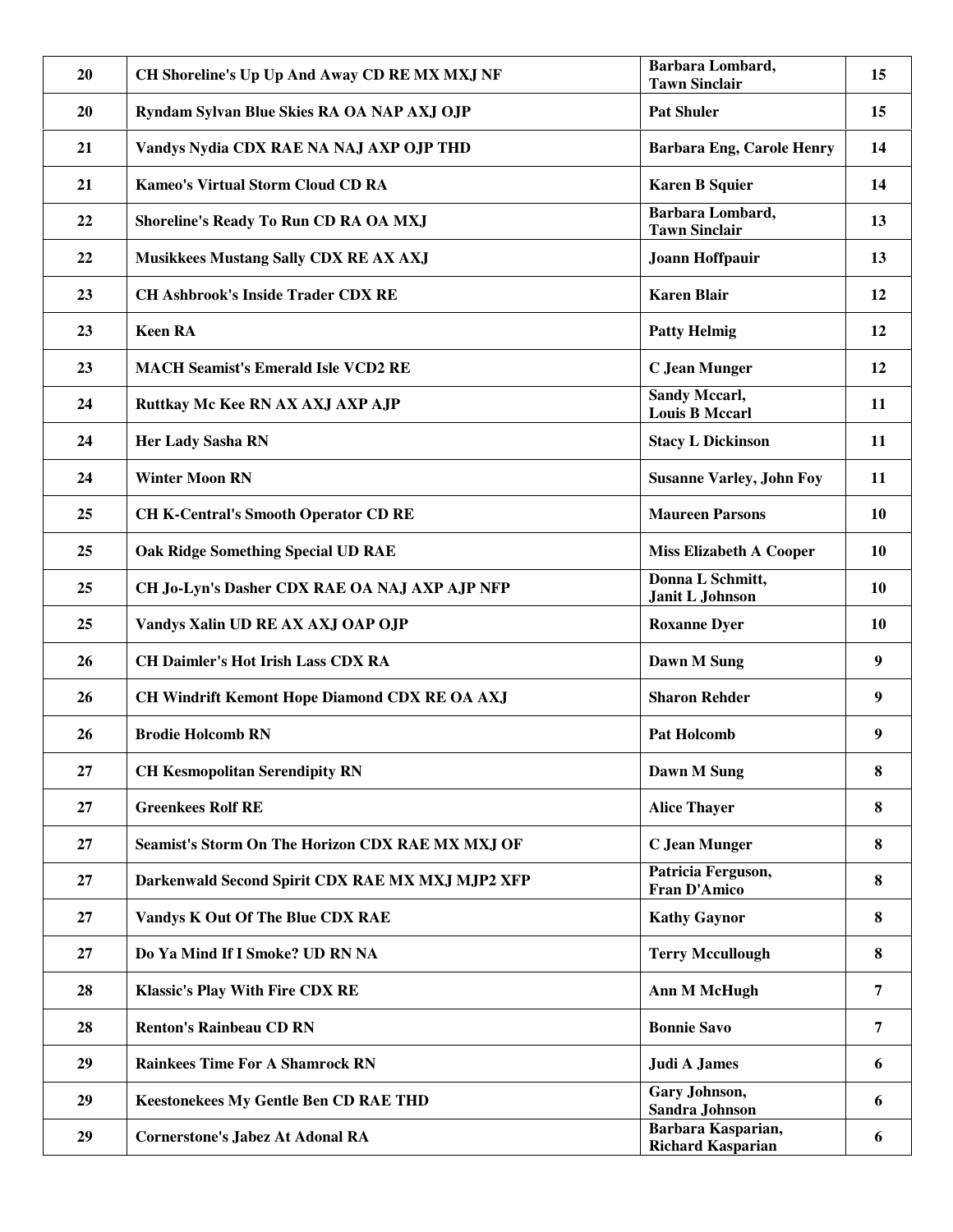|    | <b>Laser Stayn Live Thru Trumpet UDX VER RE</b>                            | <b>Bonnie Davis</b>                                    | 6                |
|----|----------------------------------------------------------------------------|--------------------------------------------------------|------------------|
| 29 | CH Keesbrook Magic Royal Mountie RN AX OAP AXJ OJP                         | <b>Rebecca B Preston</b>                               | 6                |
| 29 | CH OTCH Daimler's Dame Extraordinaire UDX2 RN NA NAJ AXP AJP<br><b>NFP</b> | <b>Joy-Ann Pool</b>                                    | 6                |
| 30 | <b>CH Sherwood Karizma Silverstone CD RN</b>                               | <b>Betty Reed, Bruce E Reed</b>                        | 5                |
| 30 | CH Vandys JJ CD RA AX AXJ                                                  | <b>Carole Henry</b>                                    | 5                |
| 30 | <b>Wilbars Sunnie II RA</b>                                                | <b>William And Barbara Morr</b><br>ison                | 5                |
| 31 | Keesbrook Secret Celebration UDX RE MX MXJ OAP OJP                         | <b>Lila Dann</b>                                       | 4                |
| 31 | <b>Imagine Nothing's Impossible VCD2 MX MXJ</b>                            | <b>Chris Pawlenty</b>                                  | 4                |
| 31 | <b>Victor Clark UD RN</b>                                                  | <b>Robin Clark</b>                                     | 4                |
| 32 | Afkee's Mistress Of The Dark RN MX MXJ OF                                  | Lexie E Billman                                        | 3                |
| 32 | Keepsake Spring Into Action CDX RE AX AXJ MXP4 MJP4 PAX OFP                | Frances D'Amico,<br><b>Patricia Ferguson</b>           | 3                |
| 32 | <b>CH Twin Trees Never Done-Dreamn RN</b>                                  | <b>Edna Corney</b>                                     | 3                |
| 32 | <b>CH Rainkees I Gotta Be Me RA</b>                                        | Judi A James                                           | 3                |
| 32 | <b>Benden's Klassic Bad Andie CD RA</b>                                    | <b>Ann M Mchugh</b>                                    | $\mathbf{3}$     |
| 32 | Jo-Lyn's Snowman RN NA NAJ NAP                                             | <b>Patty Helmig</b>                                    | 3                |
| 32 | Pymmint Ravnschild Westcrest CD RE AX AXJ NAP NJP                          | <b>E</b> Constance Miller,<br><b>Patricia P Tasker</b> | 3                |
| 32 | <b>CH Vandys Kest CD RA</b>                                                | Mrs. James F Swimme,<br><b>Carole Henry</b>            | 3                |
| 32 | CH Keedox Moonshadow Nighthawk CD RN NAP NJP                               | <b>Ellen B Kramer</b>                                  | 3                |
| 32 | CH MACH2 Copykees' Simply Awesome CD RE NAP NJP OF                         | Cherrie A Treber,<br><b>John R Treber</b>              | 3                |
| 32 | <b>Jo-Lyn's Rumors CD RN</b>                                               | <b>Annette Robek,</b><br>Janit L Johnson               | 3                |
| 32 | <b>Bd's Django Meinhaart UD RE</b>                                         | <b>Bonnie E Davis</b>                                  | $\mathbf{3}$     |
| 32 | <b>Karina's Hans Brinker CD RN</b>                                         | <b>Cynthia Tumiel</b>                                  | $\mathbf{3}$     |
| 32 | <b>Wilson's Silver Treasure CD RN</b>                                      | Barbara Jean Wilson,<br>Norman G. Wilson               | $\mathbf{3}$     |
| 33 | Wild Winds Blue Yonder CD RA NA NAJ NF                                     | Rachel McDougall-Smith,<br><b>Brandon J Smith</b>      | $\overline{2}$   |
| 33 | <b>Vandys Presto CDX RE OA AXJ</b>                                         | Theresa Bricker,<br><b>Carole Henry</b>                | $\boldsymbol{2}$ |
| 33 | <b>CH Cliffhouse Justice For All CD RE</b>                                 | <b>Kelli Denton, Becky Denton</b>                      | $\overline{2}$   |
| 33 | <b>Kristenborn Iron Duke CD RA</b>                                         | Harold L Christensen,<br><b>Jean Ann Christensen</b>   | $\boldsymbol{2}$ |
| 33 | <b>CH Ashwood Catch The Rhythm</b>                                         | Donna Staton, Bob Staton                               | $\overline{2}$   |
| 33 | Morgan's Diva Pianissimo CD                                                | <b>Christina L Johnson</b>                             | $\overline{2}$   |
| 34 | Ruttkay Autumn Bronze VCD1 CDX RE OAJ OF THD                               | Daisy Mae Kramer                                       | $\mathbf{1}$     |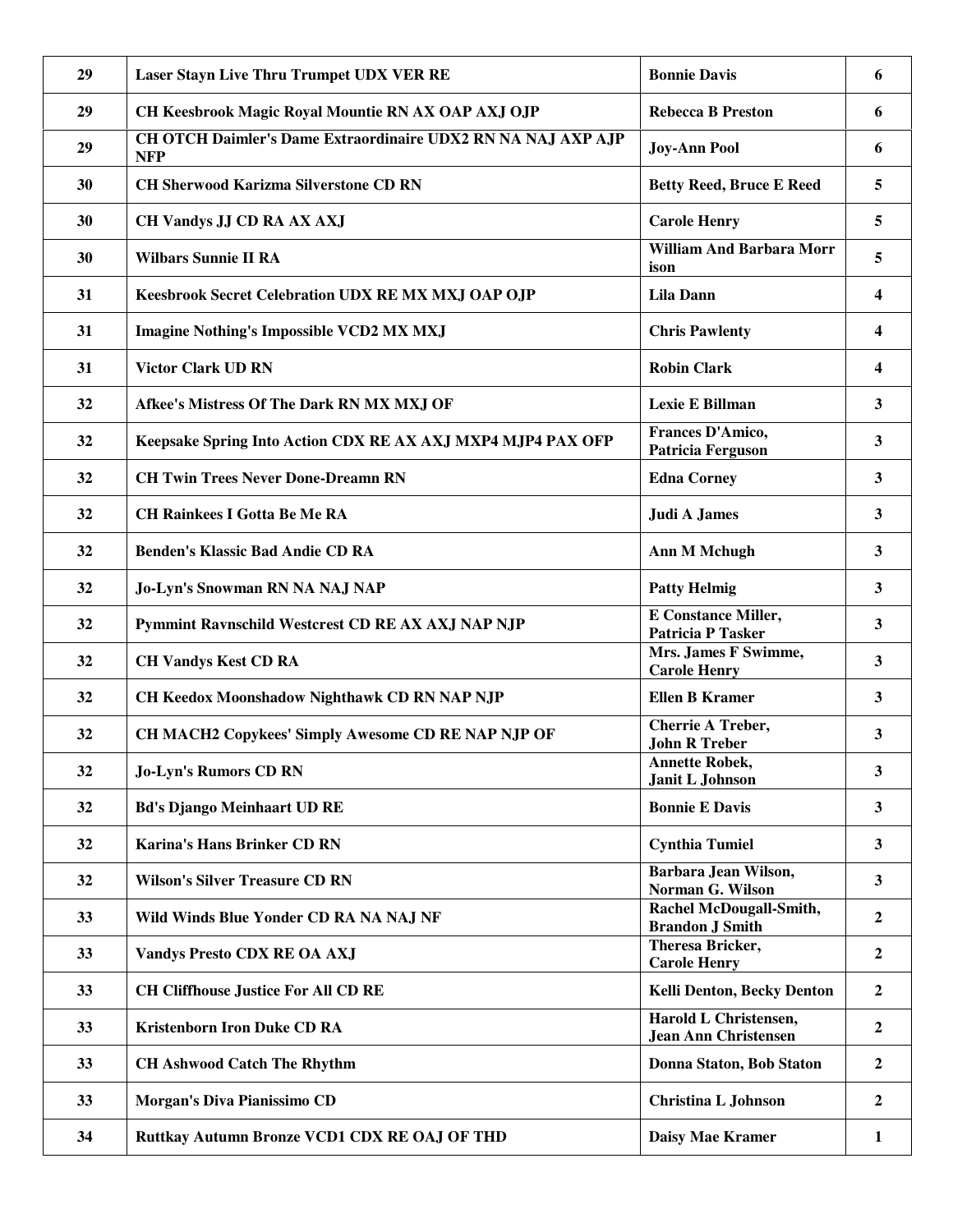| 34 | Candray Now And Forever RN AX AXJ AXP MJP   | Linda C Cail                                                                    |  |
|----|---------------------------------------------|---------------------------------------------------------------------------------|--|
| 34 | <b>Rainkees Time To Buy Bonds RN THD</b>    | <b>Kathy Gray</b>                                                               |  |
| 34 | Vandys Malikei RN OA NAJ                    | Mary A Nigro,<br><b>Carole Henry</b>                                            |  |
| 34 | <b>Markwrights Secret Of My Success RE</b>  | <b>Elizabeth Pollen</b>                                                         |  |
| 34 | <b>CH Thistledown Bagpiper CD MX MXJ</b>    | <b>Christine D Pawlenty</b>                                                     |  |
| 34 | <b>CH Bonnyvale's Dandy Lion Wine CD RN</b> | <b>James Wolfe,</b><br>Carolyn Wolfe,<br>Joanne Harrar,<br><b>Darlene Bosch</b> |  |
| 34 | <b>Wilbars Joy CDX RA NAP NJP</b>           | Barbara A. Morrison,<br><b>William C. Morrison</b>                              |  |
| 34 | <b>Rat Pac Dino RN</b>                      | <b>Charles M. Hall</b>                                                          |  |

**Points are calculated using the Blanche Saunders System: First Place = 7 Points Second Place = 6 Points Third Place = 5 Points Fourth Place = 4 Points Qualifying Score = 1 Point (1 Point for a Qualify Score is included in points for First thru Fourth place)** 

**\*10 additional point for first place in both Advanced B and Excellent B in the same trial. (Note: there were no teams in 2006 that met this requirement)**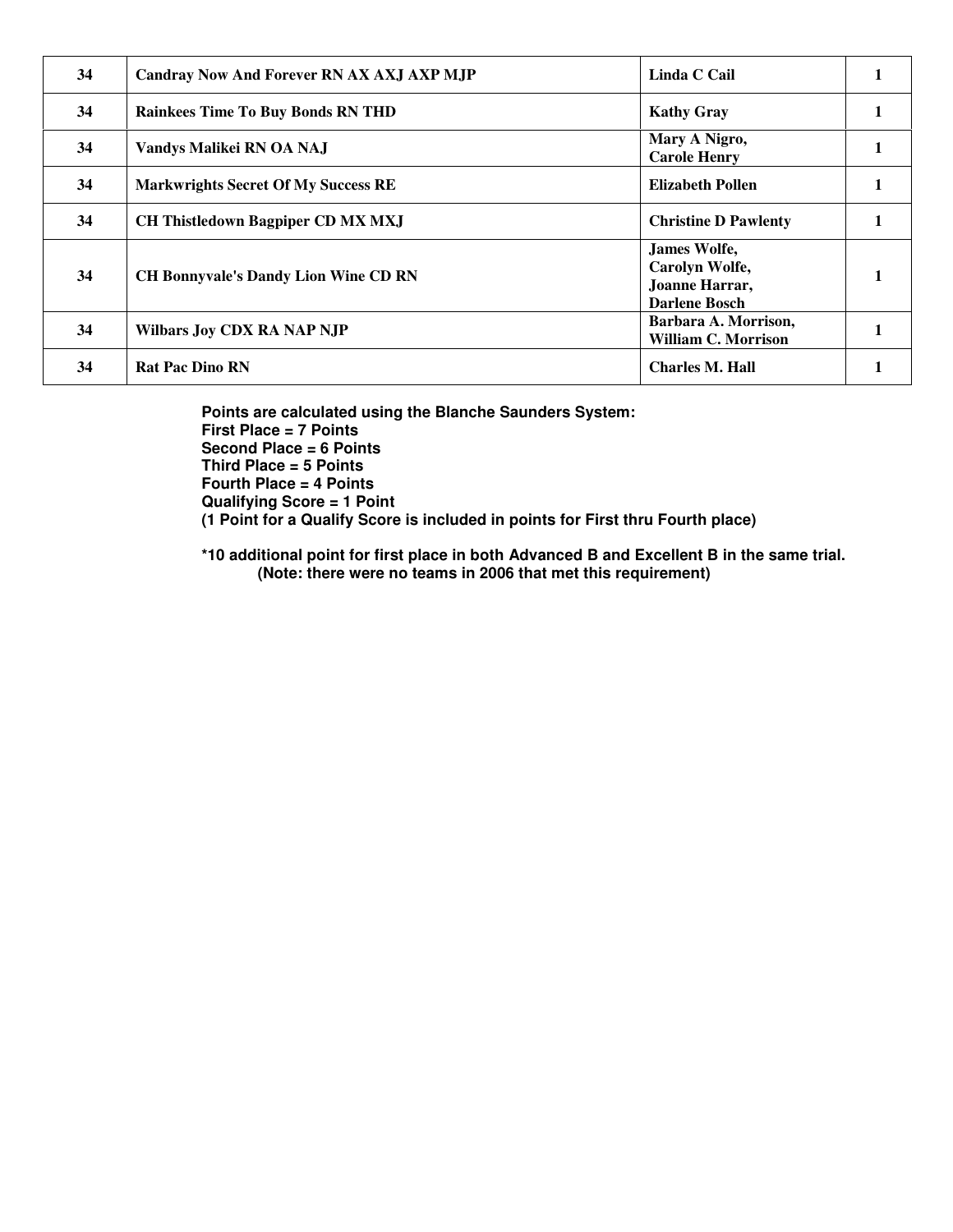## **Top Rally Keeshonden Report By Class**

|                  | <b>RALLY NOVICE A</b>                                |                                                            |                  |
|------------------|------------------------------------------------------|------------------------------------------------------------|------------------|
| <b>Ranking</b>   | <b>Dog Name</b>                                      | <b>Owner(s)</b>                                            | <b>Points</b>    |
| $\mathbf{1}$     | <b>Sir Reginald Hildebrand CD RAE</b>                | <b>Pamela Hildebrand</b>                                   | 62               |
| $\overline{2}$   | <b>Chatawa Princess Jasmine RN</b>                   | Christa Walther,<br><b>Billie Ann Terry</b>                | 19               |
| $\mathbf{3}$     | Rodney Harold Rufus CDX RAE2 MX MXJ OF               | <b>Elizabeth Strick</b>                                    | 18               |
| 4                | <b>B Mi Glamour Gal O' Mine RE AX MXJ OAP AJP NF</b> | <b>Patricia Dunham</b>                                     | 13               |
| 5                | <b>Winter Moon RN</b>                                | <b>Susanne Varley, John Foy</b>                            | 11               |
| 5                | Ruttkay Mc Kee RN AX AXJ AXP AJP                     | <b>Sandy Mccarl,</b><br><b>Louis B Mccarl</b>              | 11               |
| 6                | <b>Brodie Holcomb RN</b>                             | <b>Pat Holcomb</b>                                         | 9                |
| 6                | <b>Kemont Bridget's A Doubletake RE</b>              | Mary Ann Cowley,<br>H Keith Cowley,<br><b>Keith Cowley</b> | 9                |
| 7                | <b>Greenkees Rolf RE</b>                             | <b>Alice Thayer</b>                                        | 8                |
| 8                | <b>Renton's Rainbeau CD RN</b>                       | <b>Bonnie Savo</b>                                         | 7                |
| $\boldsymbol{9}$ | Ponchita RE MX MXJ                                   | <b>William F Stiles,</b><br><b>Merlene H Stiles</b>        | 5                |
| 10               | <b>Keen RA</b>                                       | <b>Patty Helmig</b>                                        | $\overline{3}$   |
| 10               | Jo-Lyn's Snowman RN NA NAJ NAP                       | <b>Patty Helmig</b>                                        | $\mathbf{3}$     |
| 11               | Wild Winds Blue Yonder CD RA NA NAJ NF               | Rachel McDougall-Smith,<br><b>Brandon J Smith</b>          | $\boldsymbol{2}$ |
| 12               | <b>Cornerstone's Jabez At Adonal RA</b>              | Barbara Kasparian,<br><b>Richard Kasparian</b>             | $\mathbf{1}$     |
| 12               | <b>Trumpet's Believe It Or Not RN</b>                | <b>Jennifer E O'Toole</b>                                  | 1                |
| 12               | <b>Rainkees Time To Buy Bonds RN THD</b>             | <b>Kathy Gray</b>                                          | 1                |

|                | <b>RALLY NOVICE B</b>                          |                                                |               |
|----------------|------------------------------------------------|------------------------------------------------|---------------|
| <b>Ranking</b> | <b>Dog Name</b>                                | <b>Owner(s)</b>                                | <b>Points</b> |
|                | Nightwind Keepsake Treasure UDX RAE MXP MJP    | <b>Margaret Bissell</b>                        | 21            |
| $\mathbf{2}$   | <b>CH</b> Jocose Jamaica'N Me Crazy CDX RAE2   | Kristina Witzka,<br><b>Maureen Garappolo</b>   | 20            |
| 3              | <b>CH Roc-N-Ro's Mountains High CDX RE NJP</b> | <b>Emily Taggart,</b><br><b>Harold Taggart</b> | 14            |
| 4              | <b>Shoreline's Ready To Run CD RA OA MXJ</b>   | Barbara Lombard,<br><b>Tawn Sinclair</b>       | 13            |
| 5              | <b>CH Cari-On Tootsie Of Shadowood CDX RAE</b> | Barbara A Brown                                | 12            |
| 5              | <b>CH Ashbrook's Inside Trader CDX RE</b>      | <b>Karen Blair</b>                             | 12            |
| 6              | <b>Her Lady Sasha RN</b>                       | <b>Stacy L Dickinson</b>                       | 11            |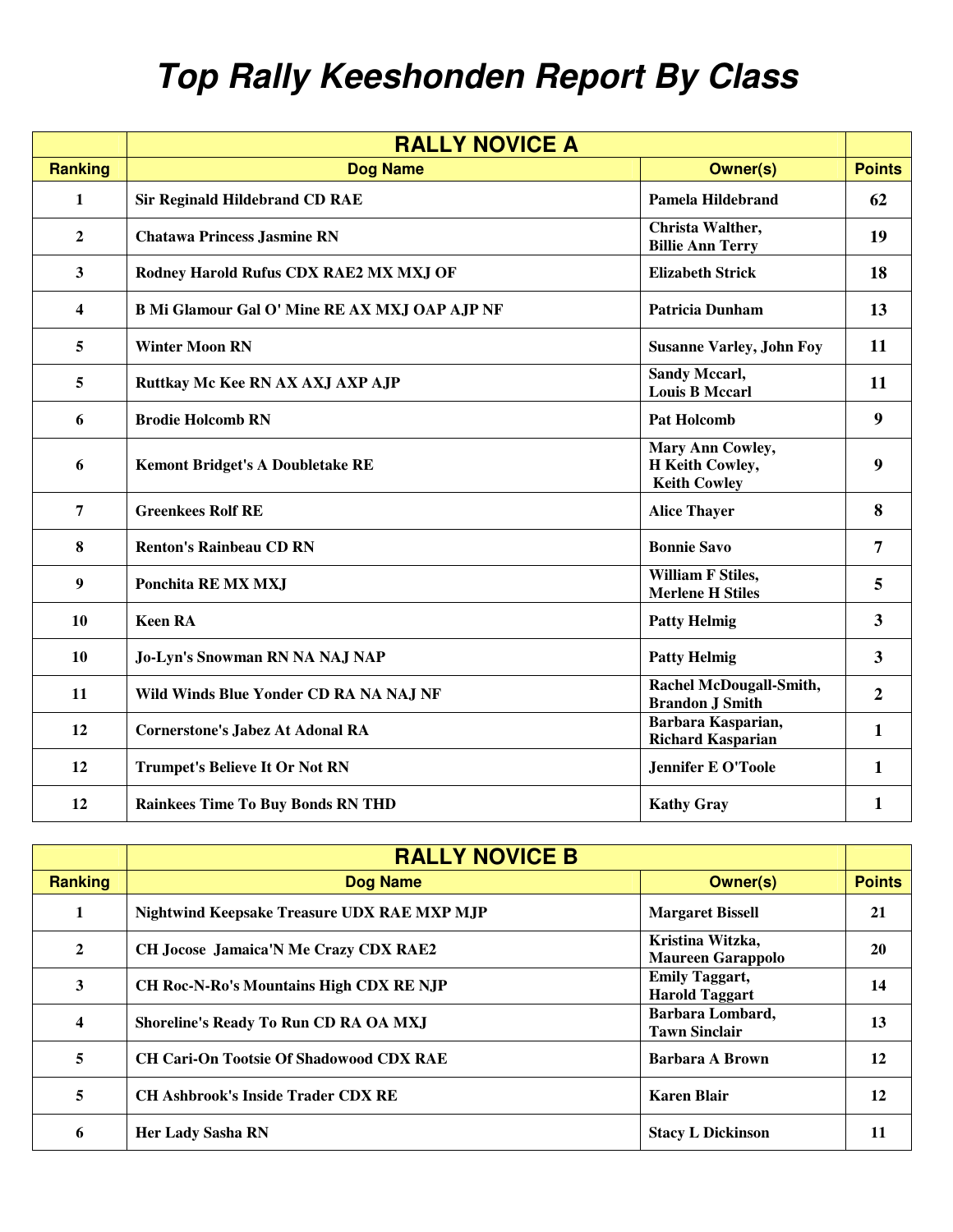| 7                | Seamist's Storm On The Horizon CDX RAE MX MXJ OF                           | <b>C</b> Jean Munger                                 | 8                       |
|------------------|----------------------------------------------------------------------------|------------------------------------------------------|-------------------------|
| $\overline{7}$   | Do Ya Mind If I Smoke? UD RN NA                                            | <b>Terry Mccullough</b>                              | 8                       |
| 7                | <b>CH Kesmopolitan Serendipity RN</b>                                      | Dawn M Sung                                          | 8                       |
| 8                | <b>Rainkees Time For A Shamrock RN</b>                                     | Judi A James                                         | 6                       |
| 8                | <b>Klassic's Play With Fire CDX RE</b>                                     | Ann M McHugh                                         | 6                       |
| 9                | MACH6 Imagine Great Expectations CD RE NAP NJP MXF TQX                     | <b>Beth Godwin</b>                                   | 5                       |
| $\boldsymbol{9}$ | <b>CH Sherwood Karizma Silverstone CD RN</b>                               | <b>Betty Reed, Bruce E Reed</b>                      | 5                       |
| 9                | <b>CH Shadowood's Kandi Kan Du CDX GN RAE</b>                              | <b>Barbara A Brown</b>                               | 5                       |
| 9                | CH OTCH Daimler's Dame Extraordinaire UDX2 RN NA NAJ AXP AJP<br><b>NFP</b> | <b>Joy-Ann Pool</b>                                  | 5                       |
| 10               | <b>Imagine Nothing's Impossible VCD2 MX MXJ</b>                            | <b>Chris Pawlenty</b>                                | 4                       |
| 10               | <b>CH K-Central's Smooth Operator CD RE</b>                                | <b>Maureen Parsons</b>                               | $\overline{\mathbf{4}}$ |
| 11               | <b>Wilson's Silver Treasure CD RN</b>                                      | Barbara Jean Wilson,<br><b>Norman G. Wilson</b>      | $\mathbf{3}$            |
| 11               | <b>Wilbars Sunnie II RA</b>                                                | <b>William And Barbara Morr</b><br>ison              | 3                       |
| 11               | Seacrest Bebopreboprhubarbpie CD RE OA AXJ THD                             | <b>Karen Sheahan</b>                                 | 3                       |
| 11               | Karina's Hans Brinker CD RN                                                | <b>Cynthia Tumiel</b>                                | 3                       |
| 11               | <b>Jo-Lyn's Rumors CD RN</b>                                               | <b>Annette Robek,</b><br>Janit L Johnson             | $\mathbf{3}$            |
| 11               | <b>CH Vandys Kest CD RA</b>                                                | Mrs. James F Swimme,<br><b>Carole Henry</b>          | $\mathbf{3}$            |
| 11               | <b>CH Twin Trees Never Done-Dreamn RN</b>                                  | <b>Edna Corney</b>                                   | 3                       |
| 11               | CH Keedox Moonshadow Nighthawk CD RN NAP NJP                               | <b>Ellen B Kramer</b>                                | 3                       |
| 11               | Afkee's Mistress Of The Dark RN MX MXJ OF                                  | <b>Lexie E Billman</b>                               | 3                       |
| 12               | <b>Victor Clark UD RN</b>                                                  | <b>Robin Clark</b>                                   | $\mathbf{2}$            |
| 12               | <b>Sir Reginald Hildebrand CD RAE</b>                                      | <b>Pamela Hildebrand</b>                             | $\boldsymbol{2}$        |
| 12               | Morgan's Diva Pianissimo CD                                                | <b>Christina L Johnson</b>                           | $\overline{2}$          |
| 12               | <b>MACH Seamist's Emerald Isle VCD2 RE</b>                                 | <b>C</b> Jean Munger                                 | $\overline{2}$          |
| 12               | <b>Kristenborn Iron Duke CD RA</b>                                         | Harold L Christensen,<br><b>Jean Ann Christensen</b> | $\overline{2}$          |
| 12               | <b>CH MACH Seamist's Eye Of The Storm VCD2 RN</b>                          | <b>C</b> Jean Munger                                 | $\boldsymbol{2}$        |
| 12               | <b>CH Ashwood Catch The Rhythm</b>                                         | Donna Staton, Bob Staton                             | $\overline{2}$          |
| 13               | Vandys Malikei RN OA NAJ                                                   | Mary A Nigro,<br><b>Carole Henry</b>                 | $\mathbf{1}$            |
| 13               | Ruttkay Autumn Bronze VCD1 CDX RE OAJ OF THD                               | Daisy Mae Kramer                                     | $\mathbf{1}$            |
| 13               | <b>Rat Pac Dino RN</b>                                                     | <b>Charles M. Hall</b>                               | $\mathbf{1}$            |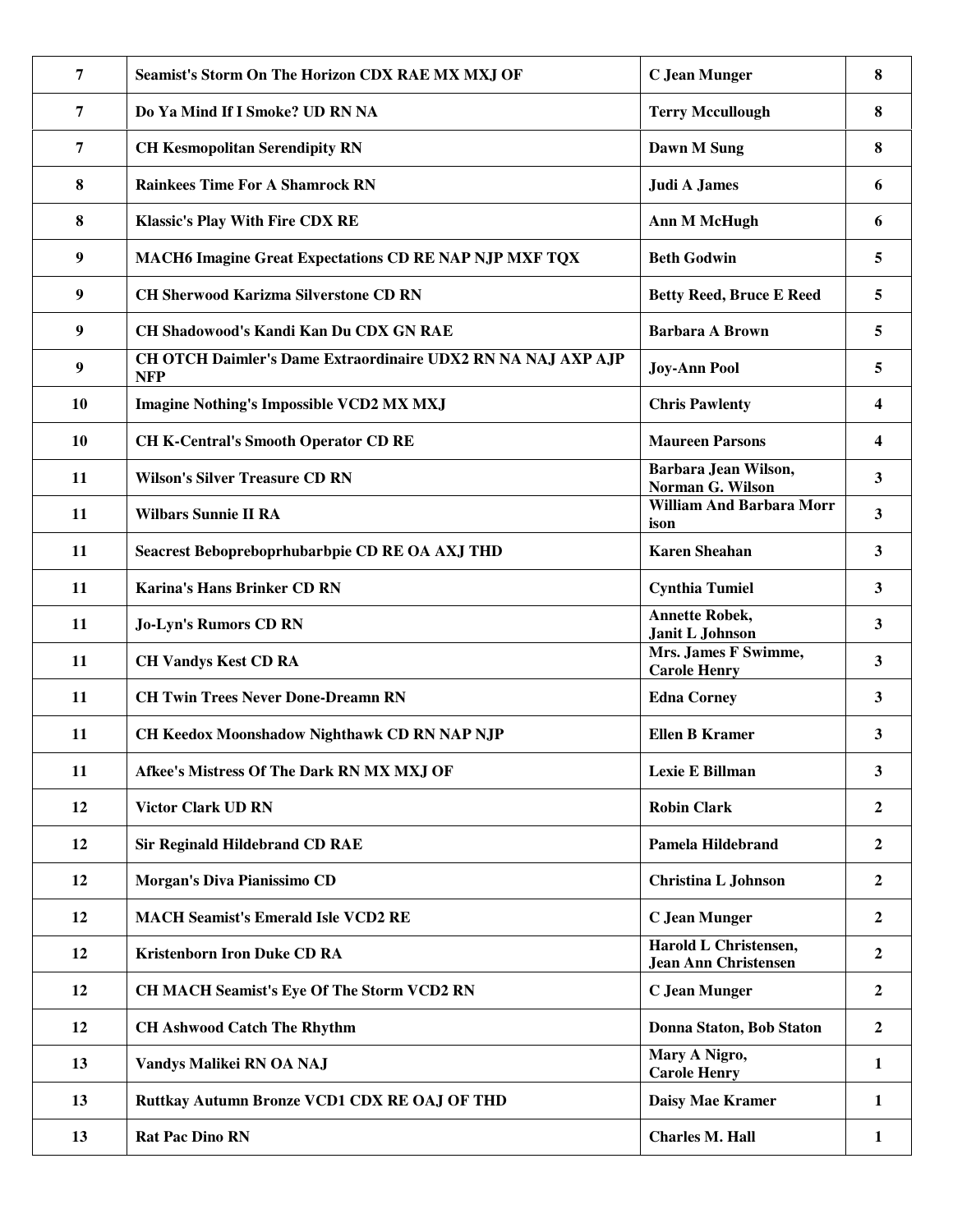| 13 | <b>Markwrights Secret Of My Success RE</b>                | Elizabeth Pollen                                                    |  |
|----|-----------------------------------------------------------|---------------------------------------------------------------------|--|
| 13 | <b>CH Thistledown Bagpiper CD MX MXJ</b>                  | <b>Christine D Pawlenty</b>                                         |  |
| 13 | CH Shoreline's Up Up And Away CD RE MX MXJ NF             | Barbara Lombard,<br><b>Tawn Sinclair</b>                            |  |
| 13 | <b>CH MACH2 Windrift's Rocky MTN Blues CDX RE AXP AJP</b> | <b>Beth Godwin</b>                                                  |  |
| 13 | <b>CH Bonnyvales's Wild Irish Rose RAE</b>                | Darlene Bosch,<br>Joanne Harrar, Jim Wolfe,<br><b>Carolyn Wolfe</b> |  |
| 13 | <b>Candray Now And Forever RN AX AXJ AXP MJP</b>          | Linda C Cail                                                        |  |

|                | <b>RALLY ADVANCED A</b>                              |                                                            |               |
|----------------|------------------------------------------------------|------------------------------------------------------------|---------------|
| <b>Ranking</b> | <b>Dog Name</b>                                      | <b>Owner(s)</b>                                            | <b>Points</b> |
| 1              | <b>CH Jocose Jamaica'N Me Crazy CDX RAE2</b>         | Kristina Witzka,<br><b>Maureen Garappolo</b>               | 21            |
| $\mathbf{2}$   | Seacrest Bebopreboprhubarbpie CD RE OA AXJ THD       | <b>Karen Sheahan</b>                                       | 17            |
| 3              | Perikee's Rigolo At Achates CDX RE                   | <b>Robin Z Clark</b>                                       | 16            |
| 4              | Ryndam Sylvan Blue Skies RA OA NAP AXJ OJP           | <b>Pat Shuler</b>                                          | 15            |
| 5              | Ponchita RE MX MXJ                                   | <b>William F Stiles,</b><br><b>Merlene H Stiles</b>        | 13            |
| 6              | CH Kuhls Mardi Gras Mystery CDX RE OA OAJ            | Victoria Youngmeyer                                        | 11            |
| 7              | <b>CH K-Central's Smooth Operator CD RE</b>          | <b>Maureen Parsons</b>                                     | 10            |
| 8              | <b>Kemont Bridget's A Doubletake RE</b>              | Mary Ann Cowley,<br>H Keith Cowley,<br><b>Keith Cowley</b> | 9             |
| 8              | <b>B Mi Glamour Gal O' Mine RE AX MXJ OAP AJP NF</b> | <b>Patricia Dunham</b>                                     | 9             |
| 8              | <b>Keen RA</b>                                       | <b>Patty Helmig</b>                                        | 9             |
| 9              | <b>Keestonekees New Sierra Mist CD RAE</b>           | Gary Johnson,<br>Sandra Johnson                            | 6             |
| 10             | <b>Cornerstone's Jabez At Adonal RA</b>              | Barbara Kasparian,<br><b>Richard Kasparian</b>             | 5             |
| 10             | CH Keesbrook Magic Royal Mountie RN AX OAP AXJ OJP   | <b>Rebecca B Preston</b>                                   | 5             |

|                | <b>RALLY ADVANCED B</b>                                       |                                              |               |
|----------------|---------------------------------------------------------------|----------------------------------------------|---------------|
| <b>Ranking</b> | <b>Dog Name</b>                                               | <b>Owner(s)</b>                              | <b>Points</b> |
|                | Musikkees Rockee MTN High UD RAE OA OAJ                       | <b>Jo Ann Hoffpauir</b>                      | 43            |
| $\mathbf{2}$   | Nightwind Keepsake Treasure UDX RAE MXP MJP                   | <b>Margaret Bissell</b>                      | 27            |
| $\mathbf{2}$   | <b>CH Vandys Abrasax CDX RAE</b>                              | <b>Wendy C Swimme,</b><br><b>Carol Henry</b> | 27            |
| $\mathbf{2}$   | <b>CH Cari-On Tootsie Of Shadowood CDX RAE</b>                | Barbara A Brown                              | 27            |
| 3              | <b>MACH6 Imagine Great Expectations CD RE NAP NJP MXF TQX</b> | <b>Beth Godwin</b>                           | 17            |
| 4              | <b>Ruttkay Goodgollymiss Molly CDX RAE AX OAJ</b>             | Mario & Esther Stalker                       | 16            |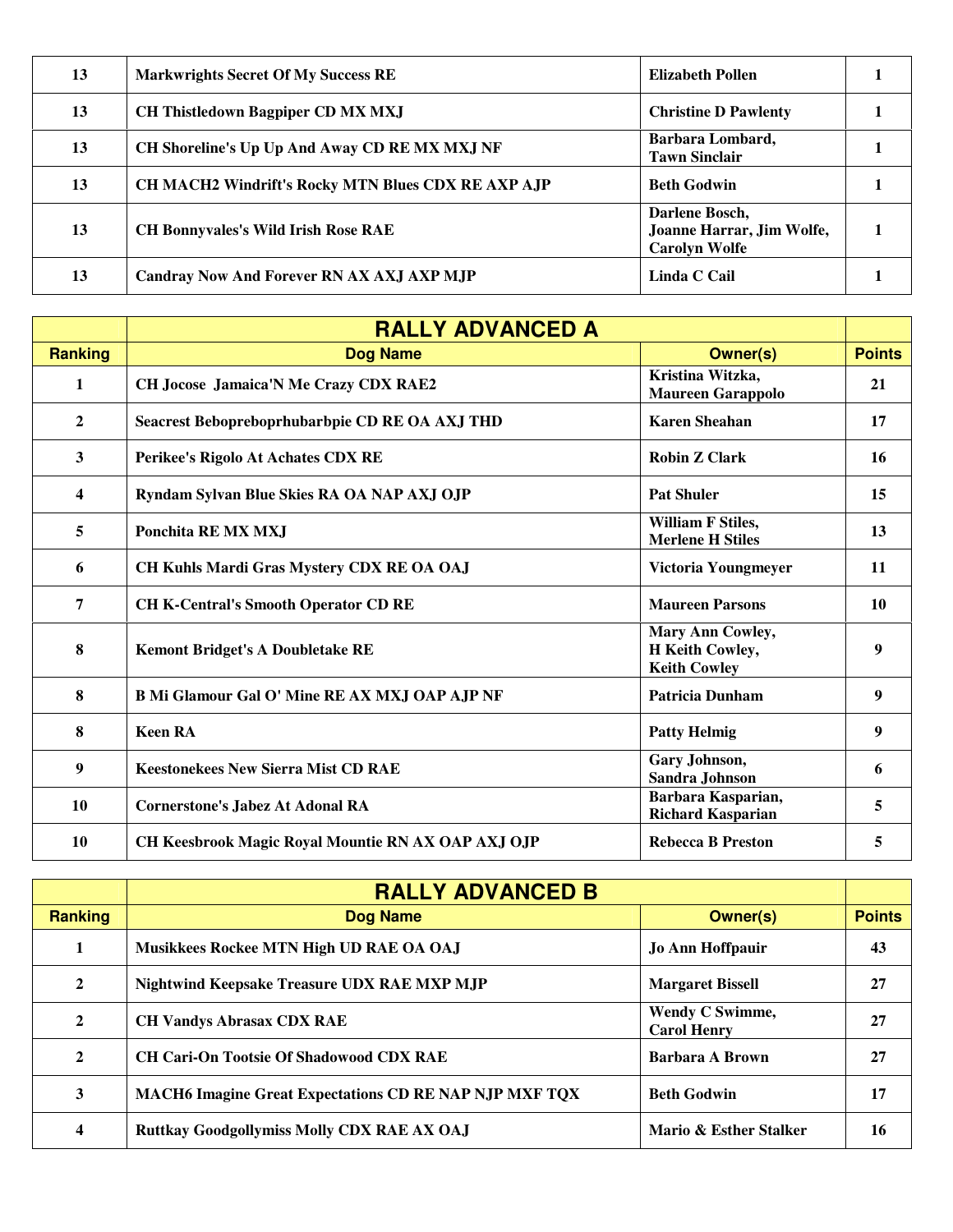| 5                | CH MACH Seamist's Eye Of The Storm VCD2 RN                  | C Jean Munger                                                       | 14                      |
|------------------|-------------------------------------------------------------|---------------------------------------------------------------------|-------------------------|
| 5                | CH Shoreline's Up Up And Away CD RE MX MXJ NF               | Barbara Lombard,<br><b>Tawn Sinclair</b>                            | 14                      |
| 6                | Musikkees Mustang Sally CDX RE AX AXJ                       | <b>Joann Hoffpauir</b>                                              | 13                      |
| 6                | CH MACH2 Windrift's Rocky MTN Blues CDX RE AXP AJP          | <b>Beth Godwin</b>                                                  | 13                      |
| $\overline{7}$   | <b>Kameo's Virtual Storm Cloud CD RA</b>                    | <b>Karen B Squier</b>                                               | 12                      |
| $\overline{7}$   | <b>Keestonekees New Sierra Mist CD RAE</b>                  | Gary Johnson,<br><b>Sandra Johnson</b>                              | 12                      |
| 8                | Vandys Nydia CDX RAE NA NAJ AXP OJP THD                     | <b>Barbara Eng, Carole Henry</b>                                    | 10                      |
| 8                | <b>MACH Seamist's Emerald Isle VCD2 RE</b>                  | <b>C</b> Jean Munger                                                | 10                      |
| 9                | <b>CH Daimler's Hot Irish Lass CDX RA</b>                   | Dawn M Sung                                                         | 9                       |
| $\boldsymbol{9}$ | <b>CH Roc-N-Ro's Mountains High CDX RE NJP</b>              | <b>Emily Taggart,</b><br><b>Harold Taggart</b>                      | 9                       |
| 10               | Darkenwald Second Spirit CDX RAE MX MXJ MJP2 XFP            | Patricia Ferguson,<br><b>Fran D'Amico</b>                           | 8                       |
| 10               | <b>CH Bonnyvales's Wild Irish Rose RAE</b>                  | Darlene Bosch,<br>Joanne Harrar, Jim Wolfe,<br><b>Carolyn Wolfe</b> | 8                       |
| 11               | <b>CH Vandys JJ CD RA AX AXJ</b>                            | <b>Carole Henry</b>                                                 | 7                       |
| 11               | Vandys Xalin UD RE AX AXJ OAP OJP                           | <b>Roxanne Dyer</b>                                                 | 7                       |
| 11               | CH Windrift Kemont Hope Diamond CDX RE OA AXJ               | <b>Sharon Rehder</b>                                                | $\overline{7}$          |
| 11               | CH Shadowood's Kandi Kan Du CDX GN RAE                      | <b>Barbara A Brown</b>                                              | $\overline{7}$          |
| 12               | Seacrest Bebopreboprhubarbpie CD RE OA AXJ THD              | <b>Karen Sheahan</b>                                                | 6                       |
| 12               | Perikee's Rigolo At Achates CDX RE                          | <b>Robin Z Clark</b>                                                | 6                       |
| 13               | Oak Ridge Something Special UD RAE                          | <b>Miss Elizabeth A Cooper</b>                                      |                         |
| 14               | Keesbrook Secret Celebration UDX RE MX MXJ OAP OJP          | <b>Lila Dann</b>                                                    | $\overline{\mathbf{4}}$ |
| 15               | Keepsake Spring Into Action CDX RE AX AXJ MXP4 MJP4 PAX OFP | Frances D'Amico,<br><b>Patricia Ferguson</b>                        | $\mathbf{3}$            |
| 15               | <b>CH Rainkees I Gotta Be Me RA</b>                         | Judi A James                                                        | $\mathbf{3}$            |
| 15               | <b>Keestonekees My Gentle Ben CD RAE THD</b>                | Gary Johnson,<br>Sandra Johnson                                     | $\overline{\mathbf{3}}$ |
| 15               | CH MACH2 Copykees' Simply Awesome CD RE NAP NJP OF          | <b>Cherrie A Treber,</b><br><b>John R Treber</b>                    | $\overline{\mathbf{3}}$ |
| 15               | <b>Benden's Klassic Bad Andie CD RA</b>                     | <b>Ann M Mchugh</b>                                                 | $\mathbf{3}$            |
| 16               | <b>Victor Clark UD RN</b>                                   | <b>Robin Clark</b>                                                  | $\boldsymbol{2}$        |
| 16               | CH Jo-Lyn's Dasher CDX RAE OA NAJ AXP AJP NFP               | Donna L Schmitt,<br>Janit L Johnson                                 | $\overline{2}$          |
| 16               | Pymmint Ravnschild Westcrest CD RE AX AXJ NAP NJP           | <b>E</b> Constance Miller,<br><b>Patricia P Tasker</b>              | $\overline{2}$          |
| 16               | <b>CH Cliffhouse Justice For All CD RE</b>                  | <b>Kelli Dention, Becky</b><br><b>Denton</b>                        | $\overline{2}$          |
| 16               | <b>Wilbars Sunnie II RA</b>                                 | William &<br><b>Barbara Morrison</b>                                | $\overline{2}$          |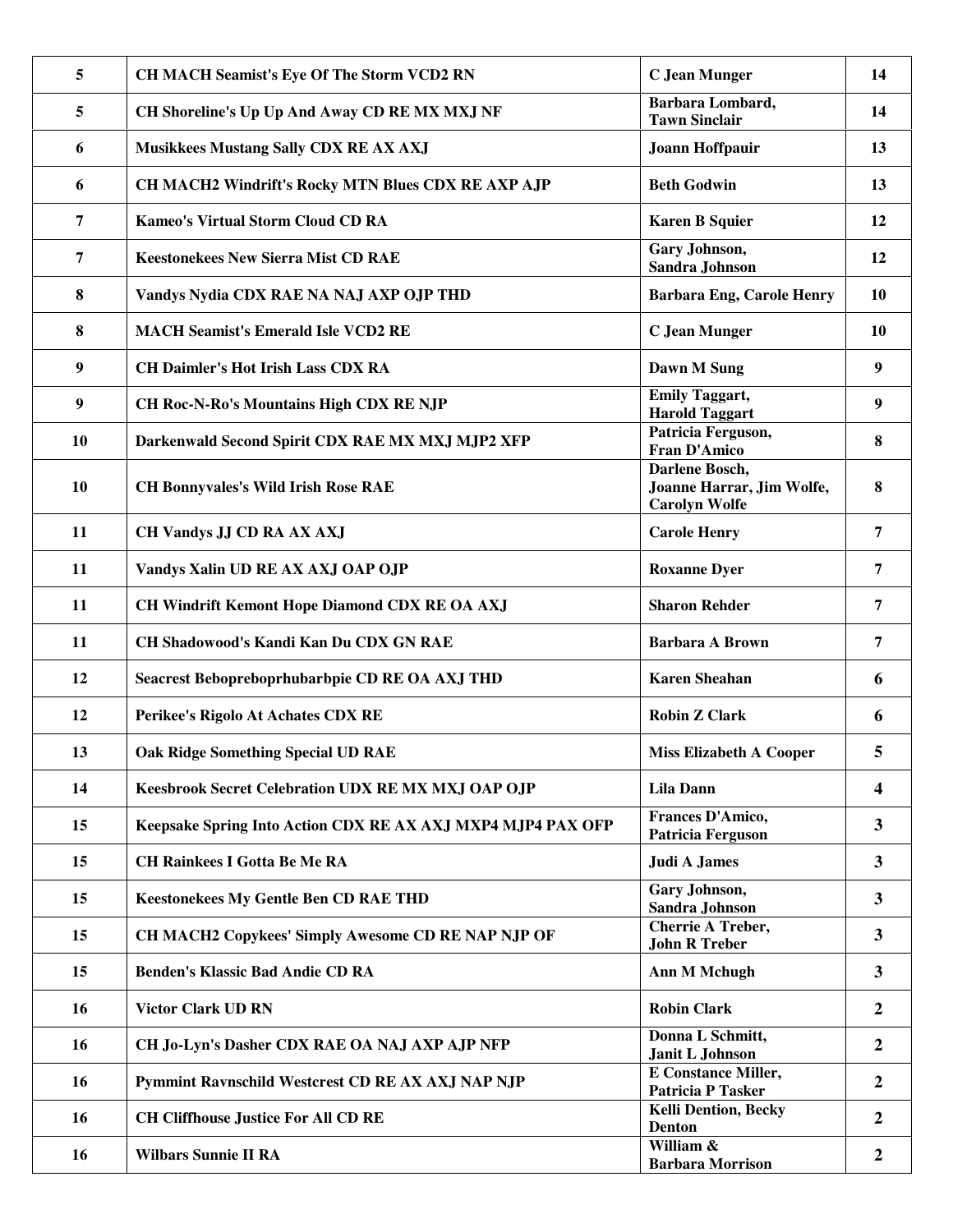| 17 | <b>Wilbars Joy CDX RA NAP NJP</b>           | Barbara A. Morrison,<br><b>William C. Morrison</b>                       |  |
|----|---------------------------------------------|--------------------------------------------------------------------------|--|
| 17 | CH Kuhls Mardi Gras Mystery CDX RE OA OAJ   | Victoria Youngmeyer                                                      |  |
| 17 | Vandys K Out Of The Blue CDX RAE            | <b>Kathy Gaynor</b>                                                      |  |
| 17 | <b>CH Bonnyvale's Dandy Lion Wine CD RN</b> | James Wolfe,<br>Carolyn Wolfe,<br>Joanne Harrar,<br><b>Darlene Bosch</b> |  |

|                | <b>RALLY EXCELLENT A</b>                       |                                                                     |               |
|----------------|------------------------------------------------|---------------------------------------------------------------------|---------------|
| <b>Ranking</b> | <b>Dog Name</b>                                | <b>Owner(s)</b>                                                     | <b>Points</b> |
|                | Ponchita RE MX MX.I                            | <b>William F Stiles</b>                                             | <b>26</b>     |
| $\mathbf{2}$   | Seacrest Bebopreboprhubarbpie CD RE OA AXJ THD | <b>Karen Sheahan</b>                                                | 21            |
| 3              | CH Kuhls Mardi Gras Mystery CDX RE OA OAJ      | Victoria Youngmeyer                                                 | 14            |
| 4              | <b>CH Bonnyvales's Wild Irish Rose RAE</b>     | Darlene Bosch,<br>Joanne Harrar, Jim Wolfe,<br><b>Carolyn Wolfe</b> | 13            |
| 5              | <b>Keestonekees New Sierra Mist CD RAE</b>     | <b>Gary Johnson</b>                                                 | 11            |
| 6              | Perikee's Rigolo At Achates CDX RE             | <b>Robin Z Clark</b>                                                |               |

|                | <b>RALLY EXCELLENT B</b>                                           |                                                                     |               |
|----------------|--------------------------------------------------------------------|---------------------------------------------------------------------|---------------|
| <b>Ranking</b> | <b>Dog Name</b>                                                    | <b>Owner(s)</b>                                                     | <b>Points</b> |
| $\mathbf{1}$   | Musikkees Rockee MTN High UD RAE OA OAJ                            | Jo Ann Hoffpauir                                                    | 28            |
| $\mathbf{2}$   | <b>CH Vandys Abrasax CDX RAE</b>                                   | Wendy C Swimme,<br><b>Carol Henry</b>                               | 26            |
| 3              | CH MACH2 Windrift's Rocky MTN Blues CDX RE AXP AJP                 | <b>Beth Godwin</b>                                                  | <b>20</b>     |
| 4              | <b>GCH CH MACH4 Shoreline's Tuff Act To Follow CDX VER RAE MXF</b> | <b>Tawn Sinclair,</b><br><b>John Sinclair</b>                       | 18            |
| 5              | <b>Ruttkay Goodgollymiss Molly CDX RAE AX OAJ</b>                  | Mario & Esther<br><b>Stalker</b>                                    | 16            |
| 6              | <b>CH Cari-On Tootsie Of Shadowood CDX RAE</b>                     | <b>Barbara A Brown</b>                                              | 14            |
| 7              | MACH6 Imagine Great Expectations CD RE NAP NJP MXF TQX             | <b>Beth Godwin</b>                                                  | 13            |
| 8              | <b>Keestonekees New Sierra Mist CD RAE</b>                         | Gary Johnson,<br>Sandra Johnson                                     | 10            |
| 9              | CH Jo-Lyn's Dasher CDX RAE OA NAJ AXP AJP NFP                      | Donna L Schmitt,<br><b>Janit L Johnson</b>                          | 8             |
| 10             | <b>CH Bonnyvales's Wild Irish Rose RAE</b>                         | Darlene Bosch,<br>Joanne Harrar, Jim Wolfe,<br><b>Carolyn Wolfe</b> | 7             |
| 10             | Vandys K Out Of The Blue CDX RAE                                   | <b>Kathy Gaynor</b>                                                 | 7             |
| 10             | <b>CH Roc-N-Ro's Mountains High CDX RE NJP</b>                     | <b>Emily Taggart,</b><br><b>Harold Taggart</b>                      | 7             |
| 11             | <b>Laser Stayn Live Thru Trumpet UDX VER RE</b>                    | <b>Bonnie Davis</b>                                                 | 6             |
| 12             | <b>Oak Ridge Something Special UD RAE</b>                          | <b>Miss Elizabeth A</b><br>Cooper                                   | 5             |